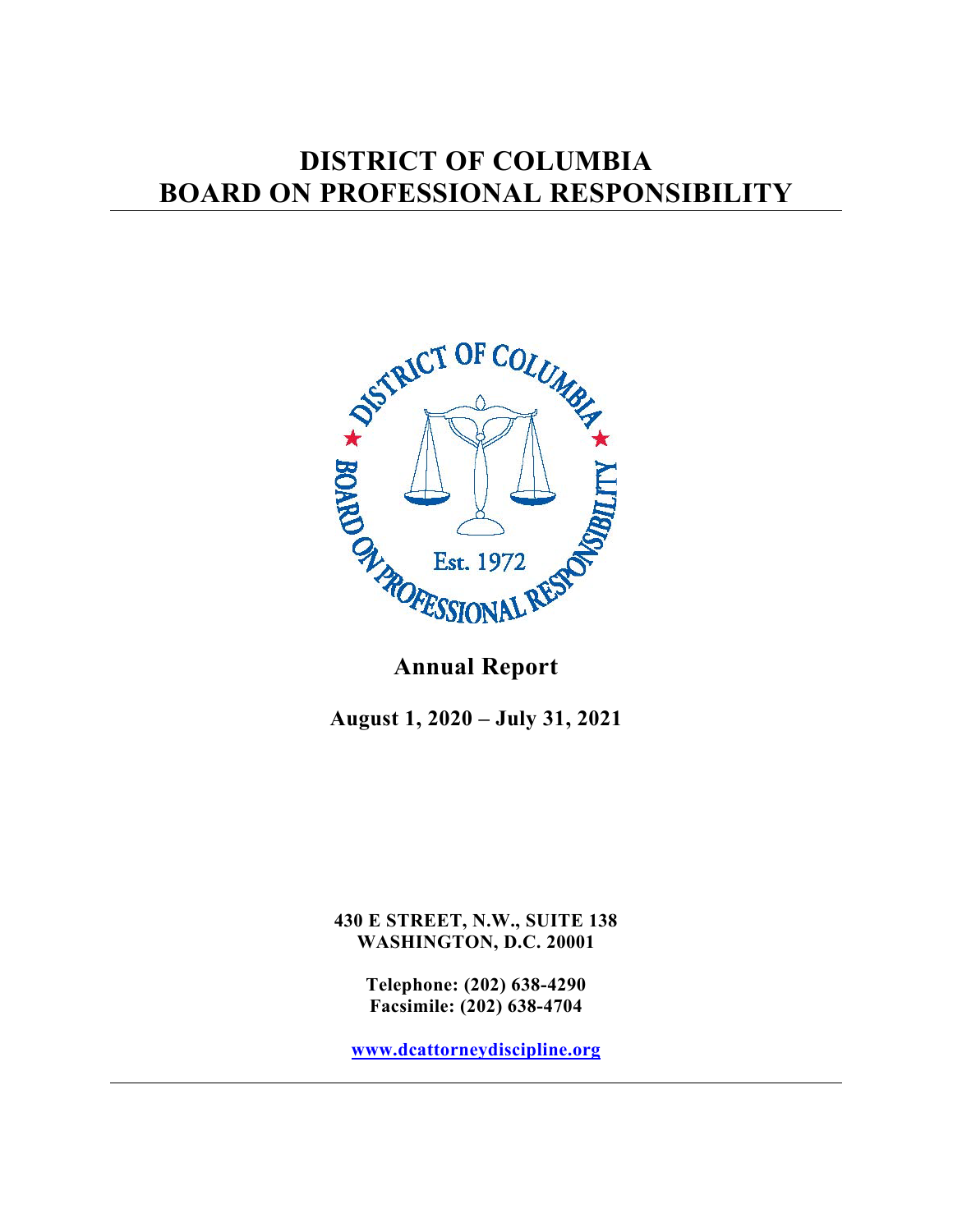## **DISTRICT OF COLUMBIA BOARD ON PROFESSIONAL RESPONSIBILITY**

#### **ANNUAL REPORT**

#### **August 1, 2020 – July 31, 2021**

#### **Introduction**

The Board on Professional Responsibility is the adjudicative arm of the District of Columbia Court of Appeals, responsible for the administration of the attorney disciplinary system and the adjudication of cases of attorney misconduct against members of the District of Columbia Bar and others who fall within the Court's disciplinary jurisdiction. The attorney disciplinary system enforces the D.C. Rules of Professional Conduct, which were adopted by the Court to protect the public from unethical attorneys and to preserve the integrity of the legal profession.

Disciplinary cases are adversarial proceedings, prosecuted by the Office of Disciplinary Counsel, and heard by Hearing Committees, which consist of two active D.C. Bar members and a member of the public who is not a lawyer. Hearings are normally held in Courtroom II of the Historic Courthouse of the District of Columbia Court of Appeals, at 430 E Street, N.W., Washington, D.C. 20001. All hearings are open to the public. The [hearing schedule](https://www.dcbar.org/attorney-discipline/board-on-professional-responsibility/hearing-and-oral-argument-schedule) may be found on the Board's website [www.dcattorneydiscipline.org.](http://www.dcattorneydiscipline.org/)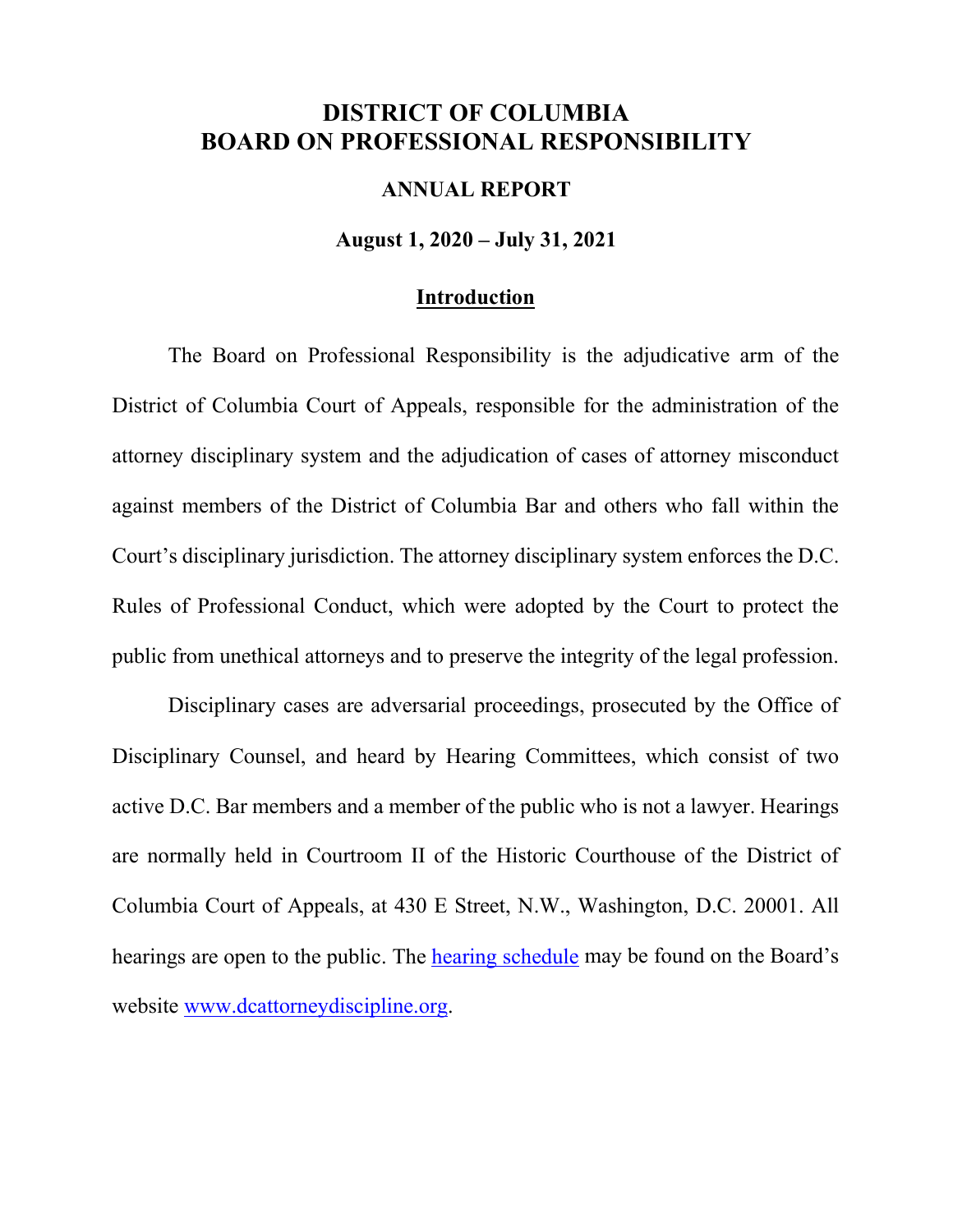Hearing Committees issue reports and recommendations, which include findings of fact, conclusions of law, and a recommendation as to sanction, and which are reviewed by the Board on Professional Responsibility in most instances. The Board consists of seven active members of the D.C. Bar and two members of the public who are not attorneys. The Board normally hears oral argument in Courtroom II. The [oral argument schedule,](https://www.dcbar.org/attorney-discipline/board-on-professional-responsibility/hearing-and-oral-argument-schedule) and a [link](https://www.youtube.com/channel/UCh4Q1TZX8zdH5-SeQcyvrtg) to the live stream of oral argument, are available on the Board's website.

Board members are appointed by the D.C. Court of Appeals. Hearing Committee members are appointed by the Board. All Board and Hearing Committee members serve without compensation.

The Office of Disciplinary Counsel is charged with the investigation and prosecution of disciplinary complaints. It is located in Building A of the Superior Court, at 515 5<sup>th</sup> Street, N.W., Suite 117, Washington, D.C. 20001.

The Board's Office of the Executive Attorney supports the Board in its administrative functions and supports the Board and the Hearing Committees in their adjudicatory functions. It is located in Suite 138 of the Historic Courthouse.

The Staff Directories of the [Office of Disciplinary Counsel](https://www.dcbar.org/Attorney-Discipline/Office-of-Disciplinary-Counsel/Office-of-Disciplinary-Counsel-Staff) and the [Office of](https://www.dcbar.org/attorney-discipline/board-on-professional-responsibility/office-of-the-executive-attorney)  [the Executive Attorney](https://www.dcbar.org/attorney-discipline/board-on-professional-responsibility/office-of-the-executive-attorney) may be found on the Board's website.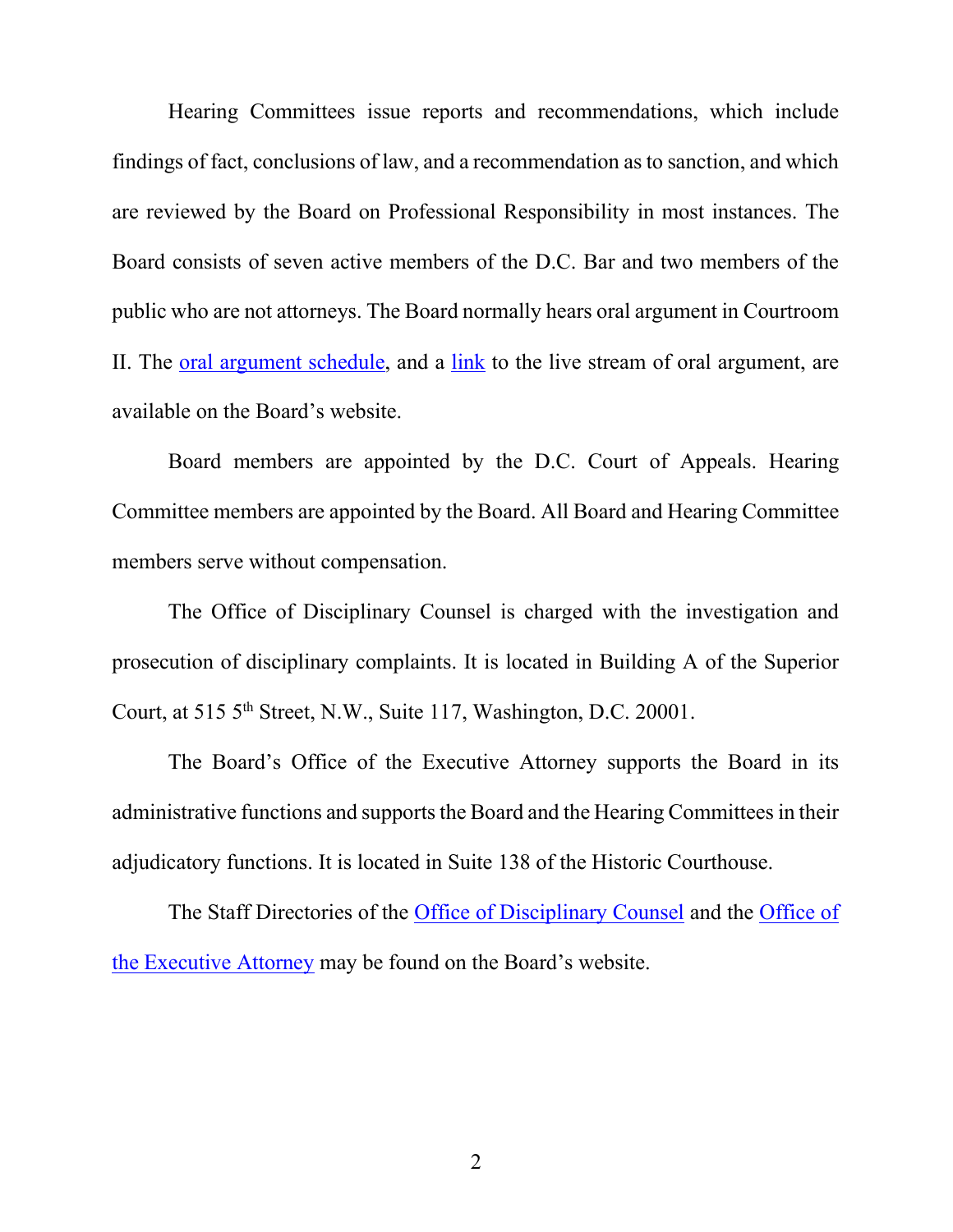This report summarizes the activities of the Board, the Hearing Committees, and the Office of Disciplinary Counsel during the period August 1, 2020 – July 31, 202[1](#page-3-0), which comprised the 2020-21 Board term.<sup>1</sup>

Due to the COVID-19 pandemic, the Board and the Hearing Committees did not hold in-person proceedings during the 2020-21 Board term. The Board continued its meeting schedule, with meetings conducted over Zoom videoconference. Oral argument before the Board and hearings before Hearing Committees were all conducted over Zoom beginning on June 23, 2020.

#### **Board Review**

The Board reviews Hearing Committee reports and recommendations in contested disciplinary cases, as well as motions for temporary and disability suspension, and motions to dismiss petitions for reinstatement filed by the Office of Disciplinary Counsel. The Board also considers negotiated discipline, criminal conviction, reciprocal discipline, and reinstatement cases referred by the Court of Appeals. In contested cases, the Board hears oral argument, issues disciplinary orders, and files reports and recommendations with the Court. The Chair of the Board is responsible for ruling on substantive and procedural motions, including motions to compel a response to a disciplinary complaint, for protective order, for deferral of disciplinary proceedings, as well as motions to recommend that the Court

<span id="page-3-0"></span><sup>&</sup>lt;sup>1</sup> Annual reports issued prior to the 2017-18 report were prepared on a calendar year basis. Beginning with the 2017-18 report, the Board's annual reports discuss disciplinary system activity within a single Board term (August 1-July 31).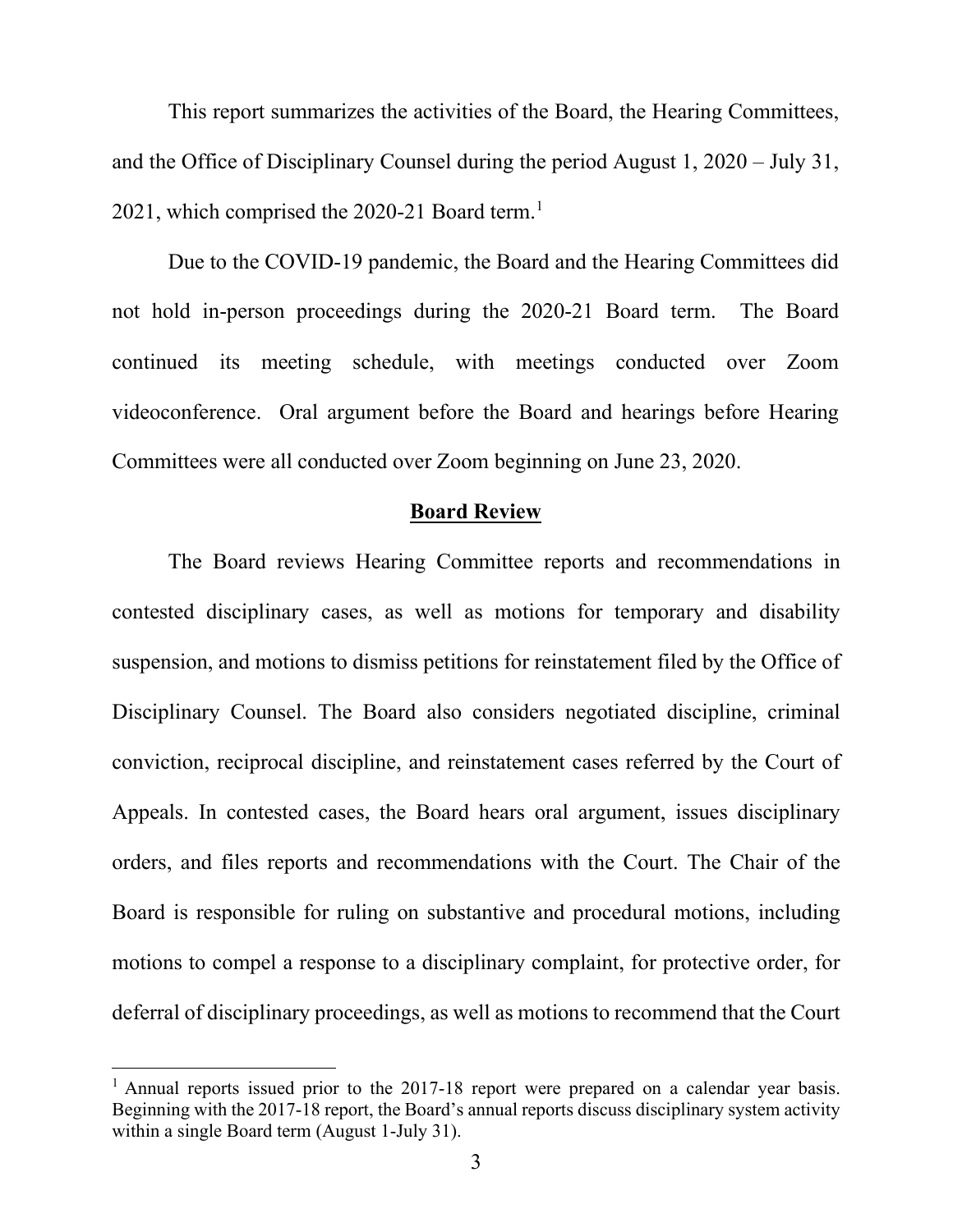impose a temporary suspension, a disability suspension, or disbarment on consent, among others.

#### **Board Members (2020-21)**

*Matthew G. Kaiser, Esquire,* Board Chair, is the founding partner of KaiserDillon PLLC, representing clients in a range of litigation matters. Prior to founding the firm, he practiced law at Williams & Connolly, Zuckerman Spaeder, and the Office of the Federal Public Defender for the District of Maryland. Mr. Kaiser clerked for the Honorable Catherine Blake of the U.S. District Court for the District of Maryland. He is a graduate of Georgetown University Law Center, *magna cum laude*.

*Lucy Pittman, Esquire,* Board Vice Chair is an Assistant Attorney General in the Office of the Solicitor General, Office of the Attorney General for the District of Columbia, representing the District of Columbia in civil and administrative appeals. She has worked at the Office of the Attorney General (OAG) since 2003, serving in a variety of positions, and is the intern and fellowship coordinator for the OAG's Office of the Solicitor General. She is a graduate of American University, Washington College of Law.

*Elissa J. Preheim, Esquire,* is a litigation partner at Arnold & Porter, focusing on SEC and Public Company Accounting Oversight Board (PCAOB) enforcement actions and complex commercial and environmental litigation. Prior to joining Arnold & Porter, Ms. Preheim clerked for the Honorable Bruce W. Selya of the U.S.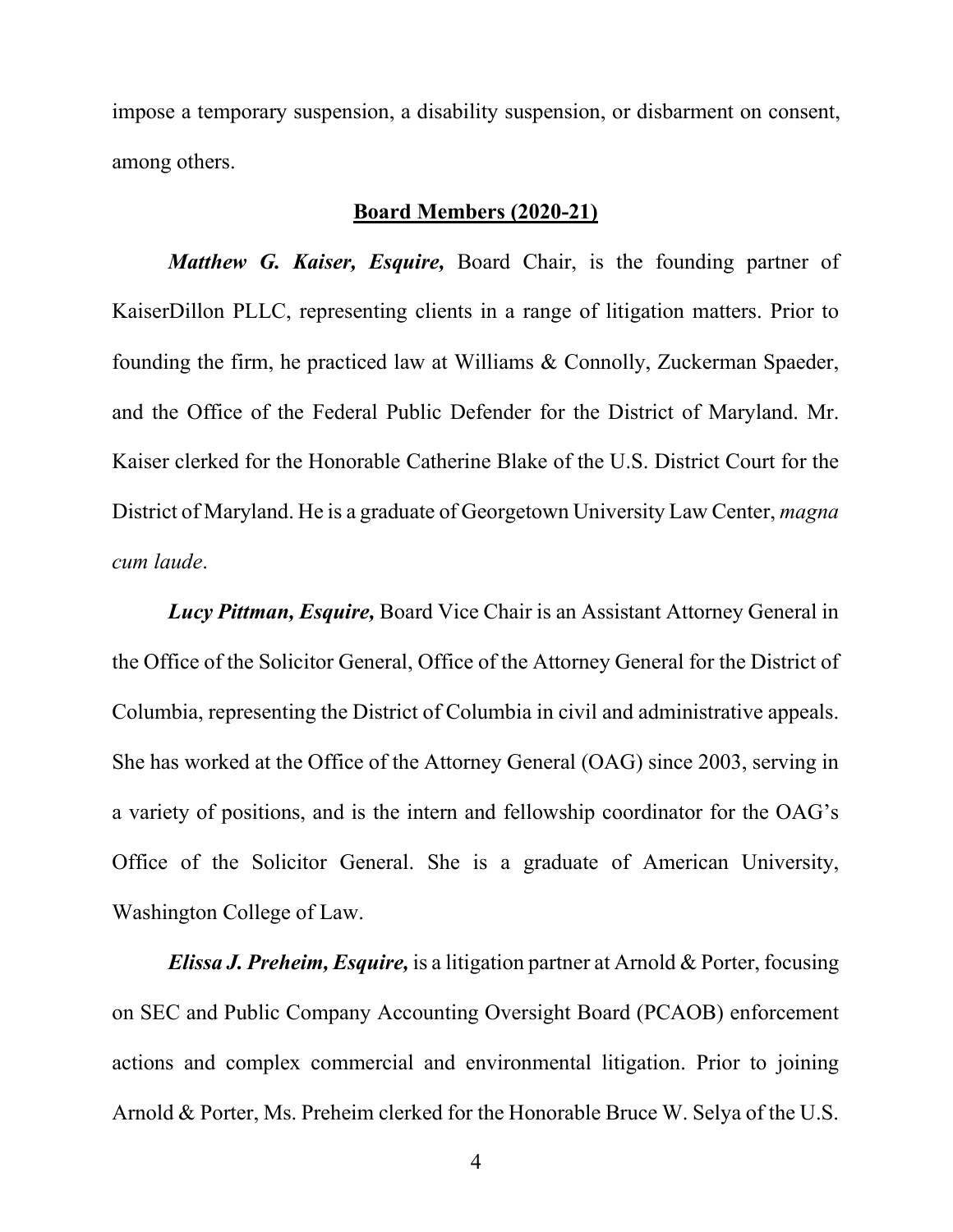Court of Appeals for the First Circuit. She is a graduate of Indiana University Maurer School of Law, *summa cum laude*.

*Bernadette Sargeant, Esquire,* is a partner at Stinson LLP, where she counsels and represents clients in a range of employment law issues. Prior to joining Stinson, Ms. Sargeant represented private industry clients in her own practice and served as an Assistant United States Attorney. She is a graduate of the University of Michigan School of Law.

*Sundeep Hora, Esquire,* is a partner at Alderman, Devorsetz & Hora PLLC, where he represents individuals and businesses in contract disputes, employment litigation, and personal and business torts (*i.e.*, defamation, fraud, economic interference). Mr. Hora clerked for the Honorable Marvin J. Garbis of the United States District Court for the District of Maryland. He is a graduate of American University, Washington College of Law.

*Sara K. Blumenthal,* is retired from the National Park Service where she served as the Deputy Associate Regional Director for the National Capital Region. In that position, Ms. Blumenthal managed multi-discipline staff with responsibility for legislation and Congressional liaison, among numerous other duties.

*Margaret M. Cassidy, Esquire,* founded Cassidy Law PLLC, a firm that advises corporate clients on compliance issues, and defends clients in government investigations. Prior to founding Cassidy Law PLLC, Ms. Cassidy has experience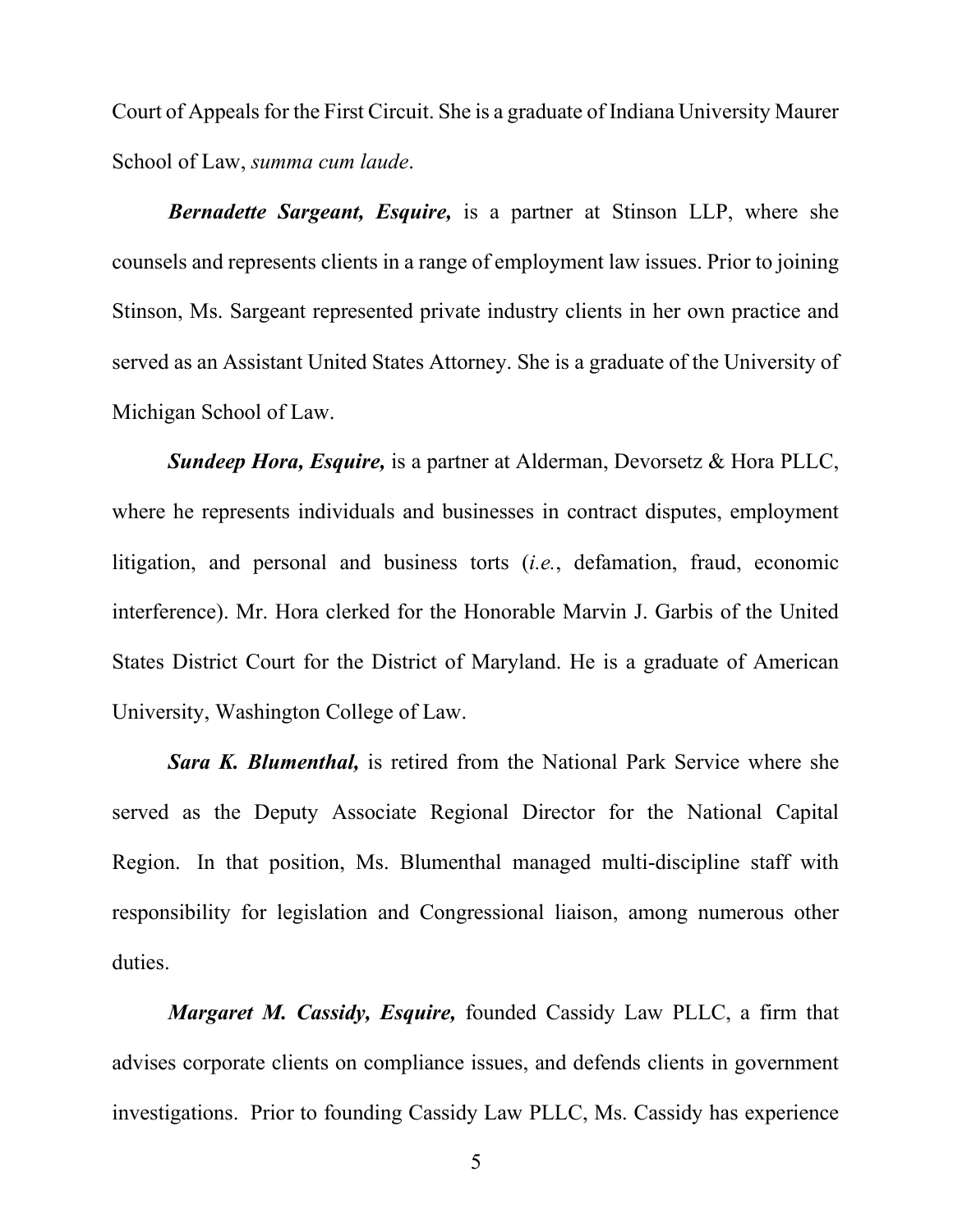as in-house counsel, as well as a Senior Deputy Attorney General and an Assistant District Attorney in Pennsylvania.

*Robert L. Walker, Esquire,* is Of Counsel at Wiley Rein LLP, where he represents clients in federal and state ethics advisory and investigative matters (including in connection with financial disclosure obligations), in internal investigations, and in prosecutions arising under campaign finance, fraud, public corruption, and other criminal laws. Mr. Walker is a former Chief Counsel and Staff Director of the Senate and House ethics committees and is a former federal prosecutor.

*Mary C. Larkin*, is retired from Street Law, Inc., where she was the Director of International Programs. Street Law is a nonprofit organization based in Washington D.C., that develops model public legal education programs in which citizens learn practical information about law, human rights, democracy and citizens' responsibilities and rights. Ms. Larkin worked in civic/democracy education programs for citizens from various venues, including high school youth, delinquent and at-risk youth, women's groups, grassroots NGOs and disabled citizens. She developed Street Law's court program for youth who are on probation that is replicated throughout the United States.

6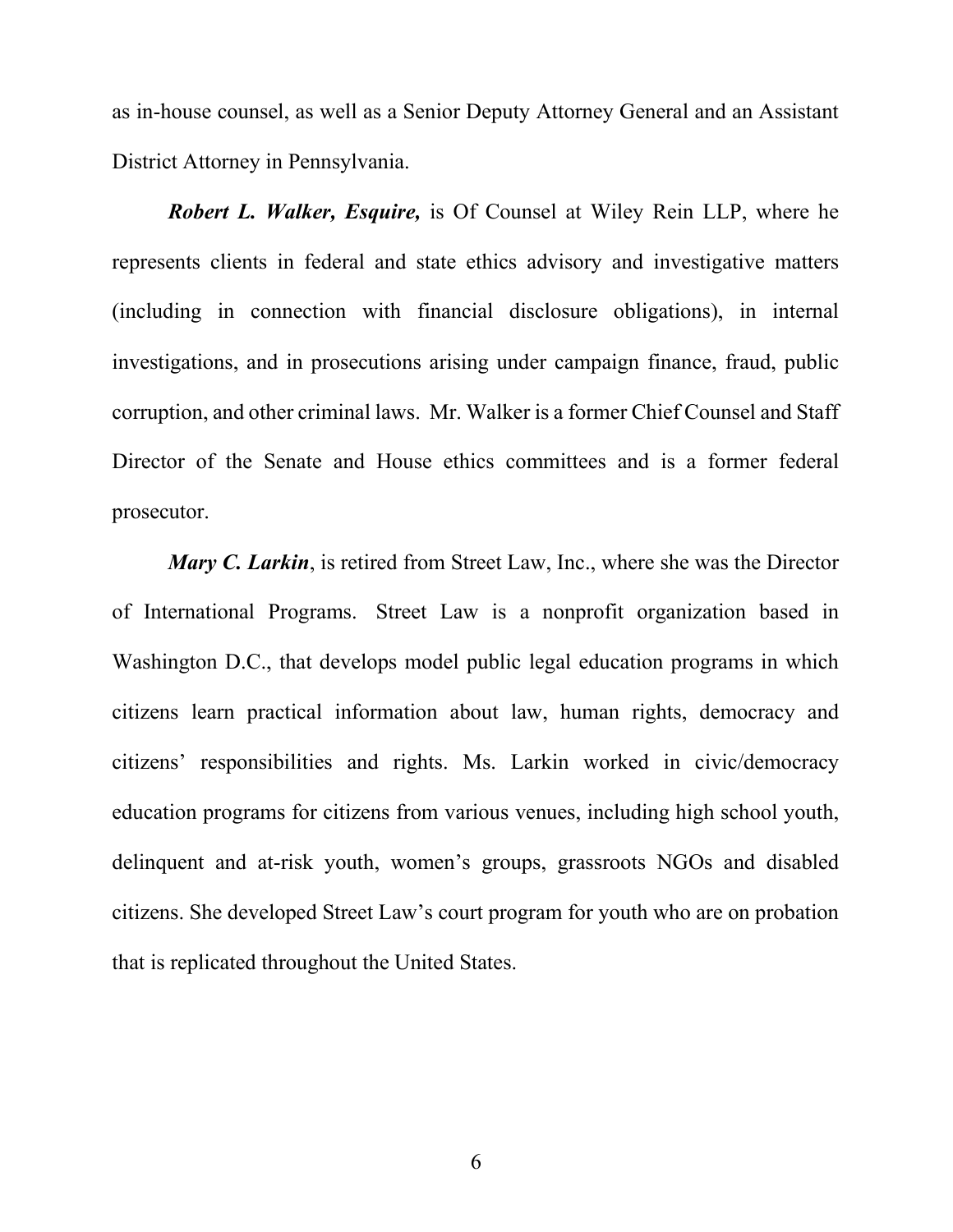#### **Board Activity in the 2020-21 Board Term**

During the period August 1, 2020 through July 31, 2021, 25 new cases involving 41 individual disciplinary complaints were filed with the Board.<sup>2</sup> These cases included 4 Hearing Committee reports (consisting of 9 complaints), 2 criminal cases referred from the Court of Appeals, 3 negotiated discipline matters referred to the Board by the Court of Appeals (consisting of 5 complaints), and 16 additional cases (consisting of 25 complaints), which included motions to accept consent to disbarment, motions to dismiss petitions for reinstatement, temporary suspensions based on a respondent's misconduct, requests to appoint counsel upon an attorney's death pursuant to D.C. Bar R. XI, § 15, and motions to petition the Court for disability suspensions.

Table 1 shows the number of new cases (and the related number of complaints) filed with the Board from 2017 through the 2020-21 Board term.



<span id="page-7-0"></span><sup>&</sup>lt;sup>2</sup> Multiple disciplinary complaints may be consolidated in a single case brought by Disciplinary Counsel.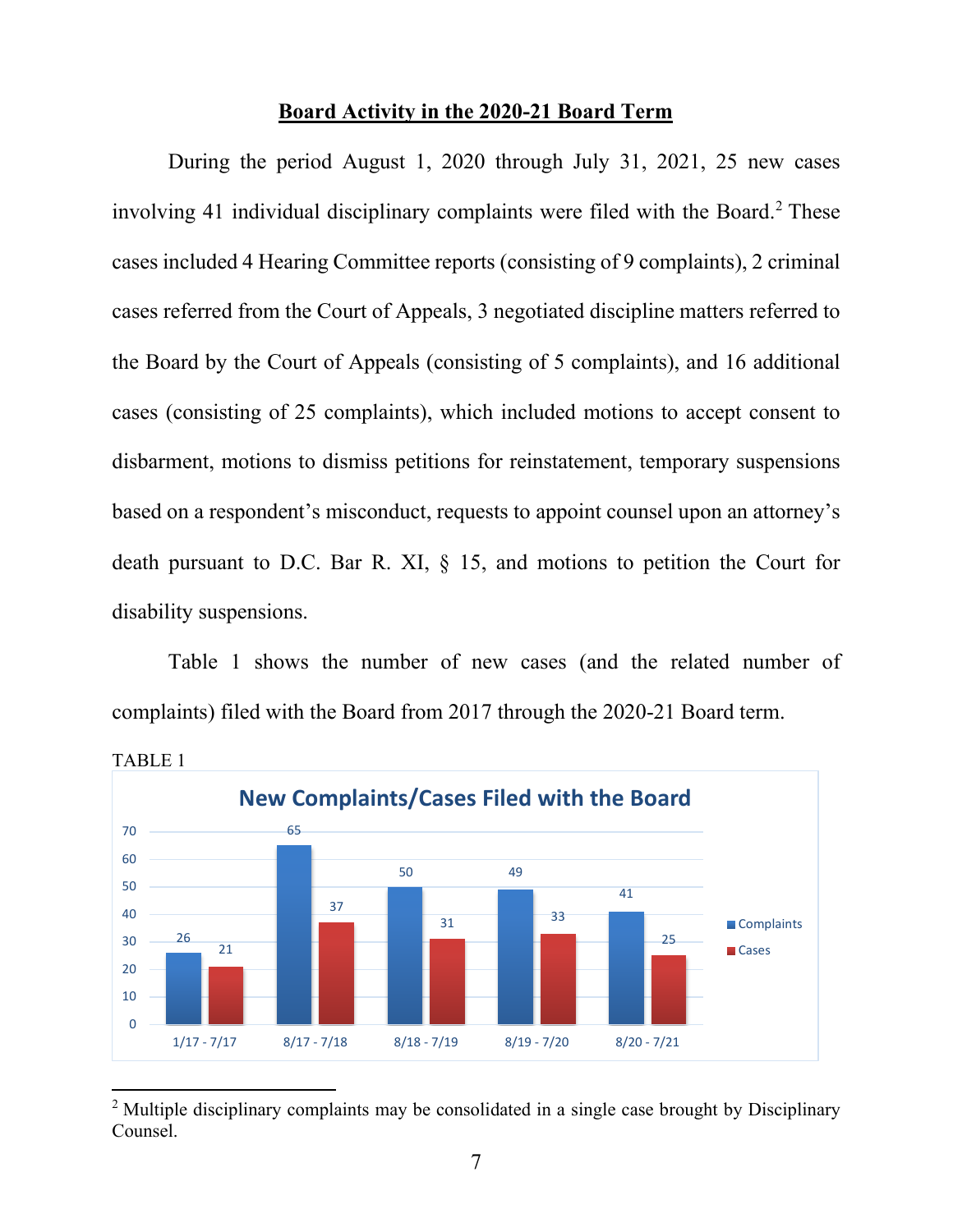During 2020-21 Board term, the Board disposed of 38 cases (covering 62 complaints), including 23 reports and recommendations (covering 37 complaints) filed with the Court of Appeals. The recommendations addressed 12 contested petitions instituting formal disciplinary proceedings (covering 20 complaints), 8 motions to accept consent to disbarment (covering 13 complaints), 1 matter arising out of a criminal conviction, and 2 negotiated discipline matters referred to the Board from the Court (covering 3 complaints). Additionally, the Board dismissed 4 original cases (covering 10 complaints), dismissed 3 petitions for reinstatement, referred 1 reinstatement matter to a Hearing Committee, and referred 1 criminal matter to a hearing committee. The Board also recommended that the Court appoint a lawyer to protect the interest of clients whose lawyer had died, pursuant to D.C. Bar R. XI, § 15, in 3 cases, granted Disciplinary Counsel's motion to petition the Court for temporary suspension based on misconduct in 2 matters, and petitioned the Court for a disability suspension based on a respondents' representation that they suffered from a disability in 1 case. The Chair of the Board issued 90 orders. Board members approved Disciplinary Counsel's recommendations for diversion in 8 docketed complaints.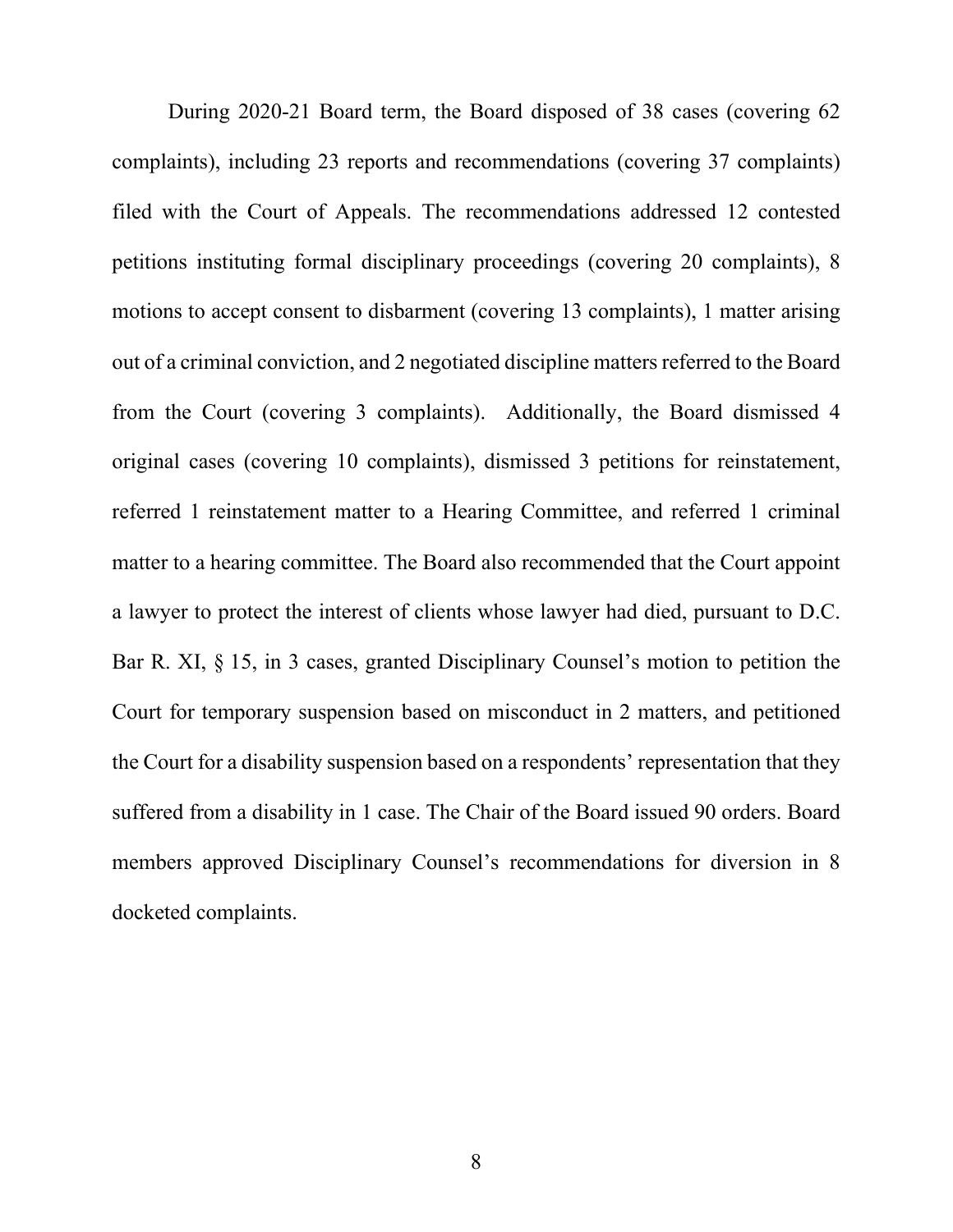Table 2 shows the total number of cases (and the related number of complaints) resolved by the Board from 2017 through the 2020-21 Board term.



Table 3 shows the number of orders issued by the Chair of the Board from through the 2020-21 Board term.



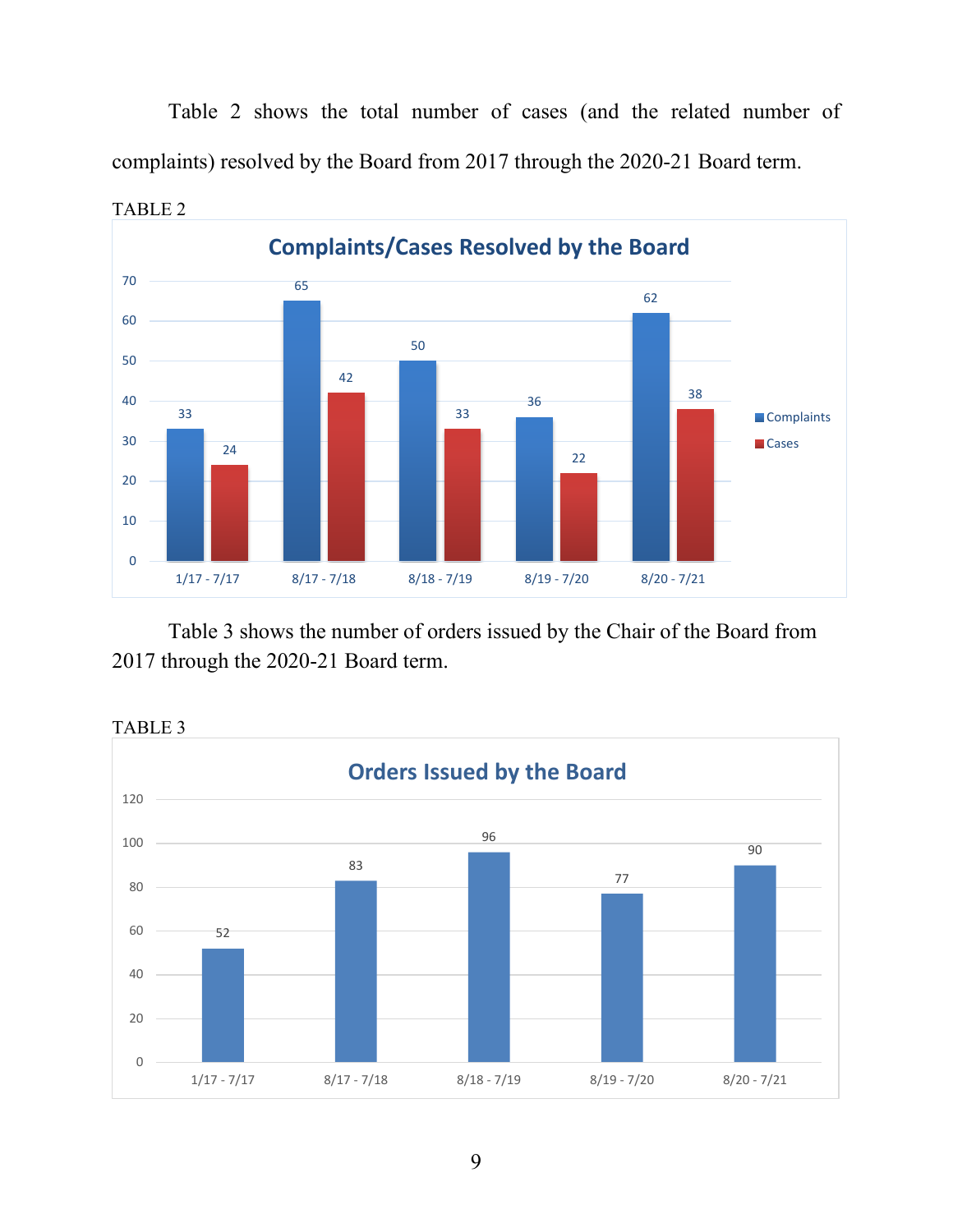Table 4 shows the number of diversion agreements approved by Board members from 2017 through the 2020-21 Board term.



TABLE 4

As of July 31, 2021, there were 5 pending matters before the Board: 3 cases awaiting oral argument and 2 cases awaiting report.

#### **The Hearing Committees**

The Board maintains a large roster of active D.C. Bar members and nonattorney members of the public, who serve on the Board's 12 standing Hearing Committees, on Ad Hoc Hearing Committees, or as alternate Hearing Committee members. The Board has continued its efforts to maintain a broad range of professional experience and diversity on the Hearing Committees. Active members of the D.C. Bar and members of the public who are interested in serving on a Hearing Committee are encouraged to contact the Office of the Executive Attorney.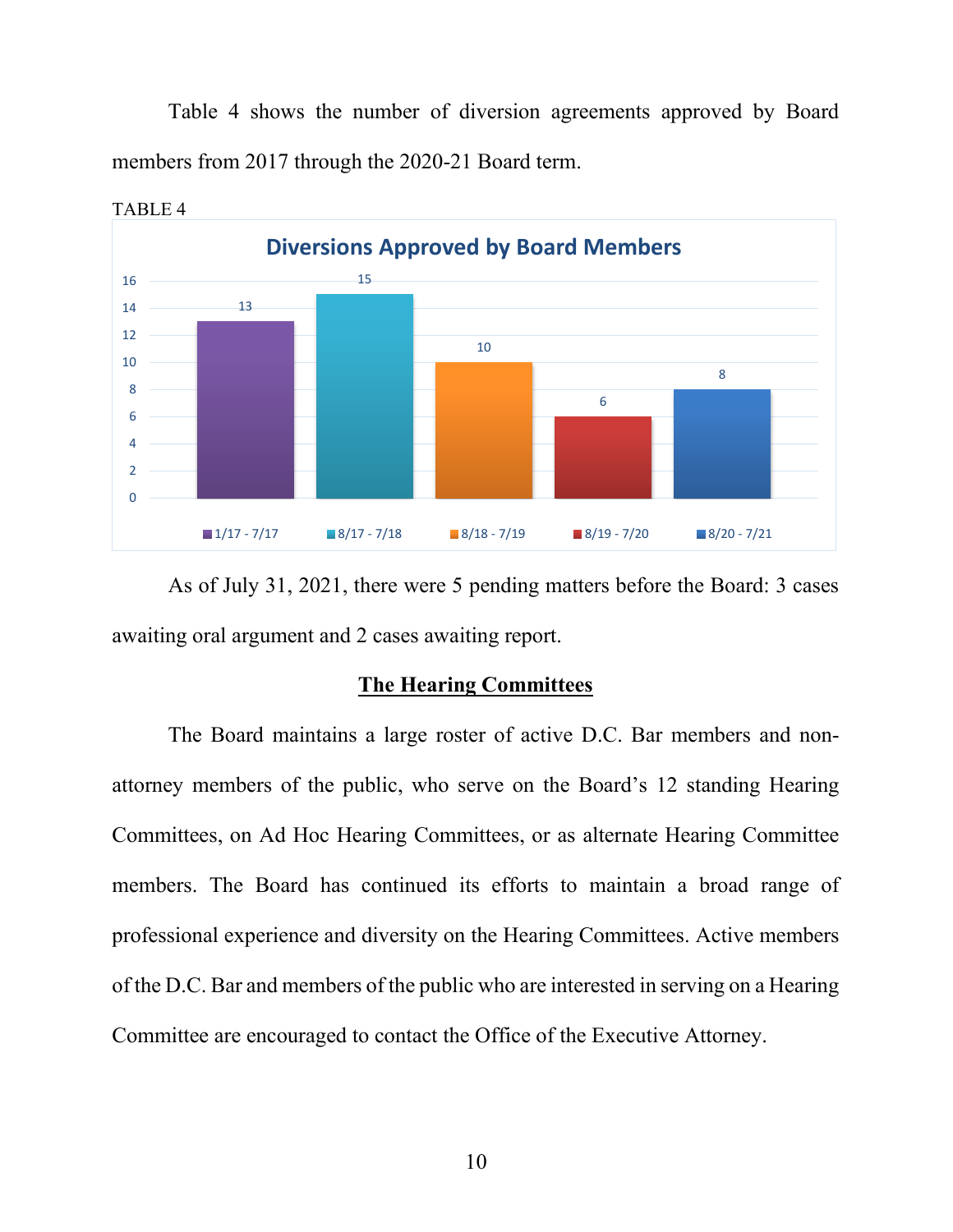Hearing Committees conduct full evidentiary hearings on Disciplinary Counsel's petitions instituting formal disciplinary proceedings and in contested reinstatement cases. Following the close of the evidentiary hearing in a contested discipline case, the Hearing Committee prepares a report with written findings of fact, conclusions of law, and a recommended sanction, which is filed with the Board. Reports in contested reinstatement cases are filed directly with the Court. Hearing Committees also conduct limited hearings on petitions for negotiated discipline. Before the limited hearing, the Hearing Committee may review Disciplinary Counsel's investigative file *in camera* and meet with Disciplinary Counsel *ex parte*  to discuss the basis for Disciplinary Counsel's recommendation for negotiated discipline. The Hearing Committee files a report directly with the Court if it recommends the approval of negotiated discipline. Where it does not, it issues an order rejecting the petition for negotiated discipline.

The current roster of Hearing Committee members is available on the Board's [website.](https://www.dcbar.org/Attorney-Discipline/Board-on-Professional-Responsibility/Hearing-Committee)

#### **Hearing Committee Activity During the 2020-21 Board Term**

During the period of August 1, 2020 – July 31, 2021, Hearing Committee Contact Members reviewed Disciplinary Counsel's recommended disposition of 129 docketed complaints. Contact Members approved Disciplinary Counsel's recommendations to dismiss 96 docketed complaints, to issue Informal Admonitions in 8 complaints, and to file formal disciplinary charges in 25 complaints.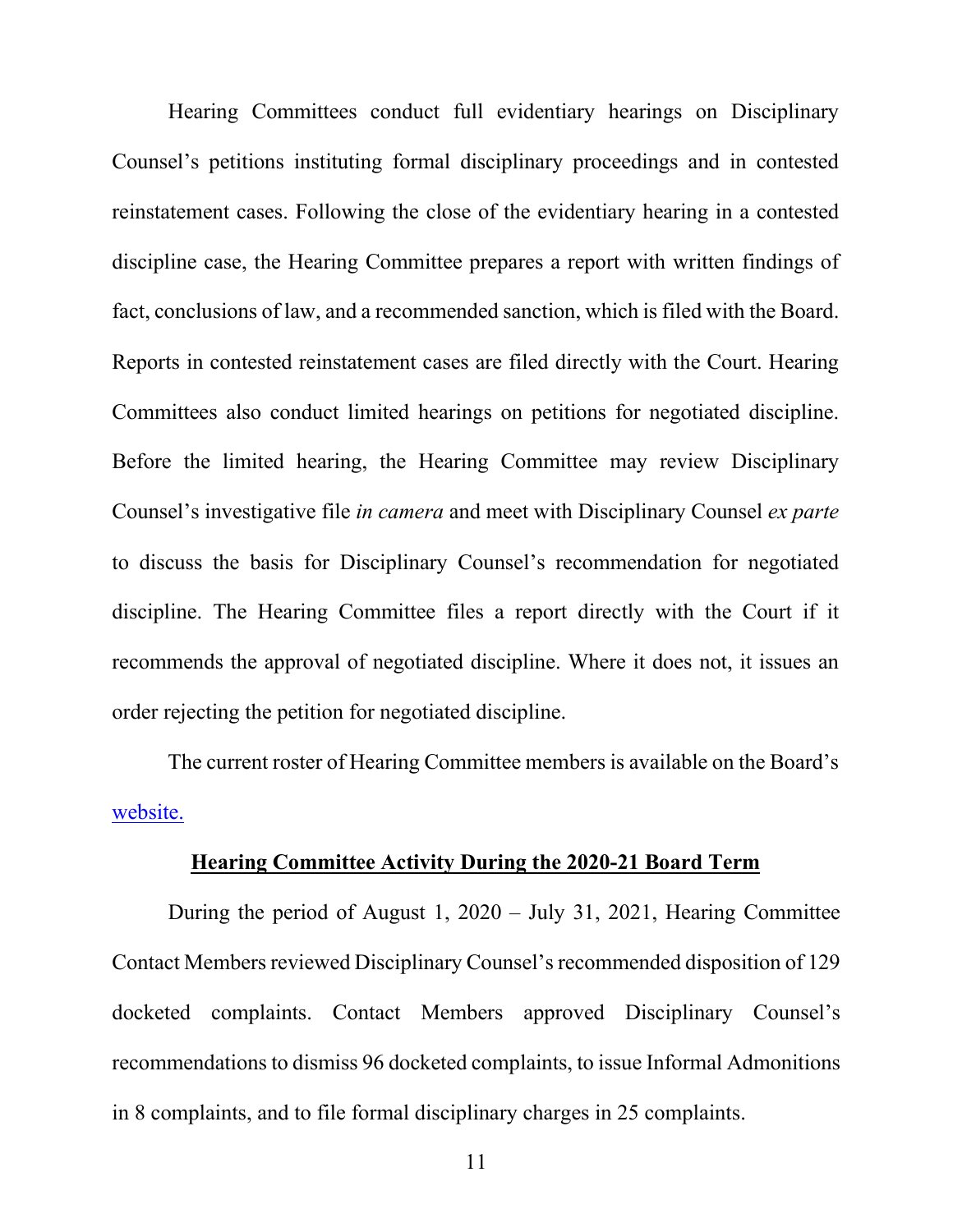Table 5 shows the number of docketed complaints reviewed by Contact Members from 2017 through the 2020-21 Board term.



TABLE 5

Twenty-four new cases were filed with the Hearing Committees during the 2020-21 Board term: 8 petitions instituting formal disciplinary proceedings (covering 18 complaints), 7 petitions for negotiated discipline (covering 10 complaints), 2 motions to quash a subpoena (covering 3 complaints), and 7 petitions for reinstatement.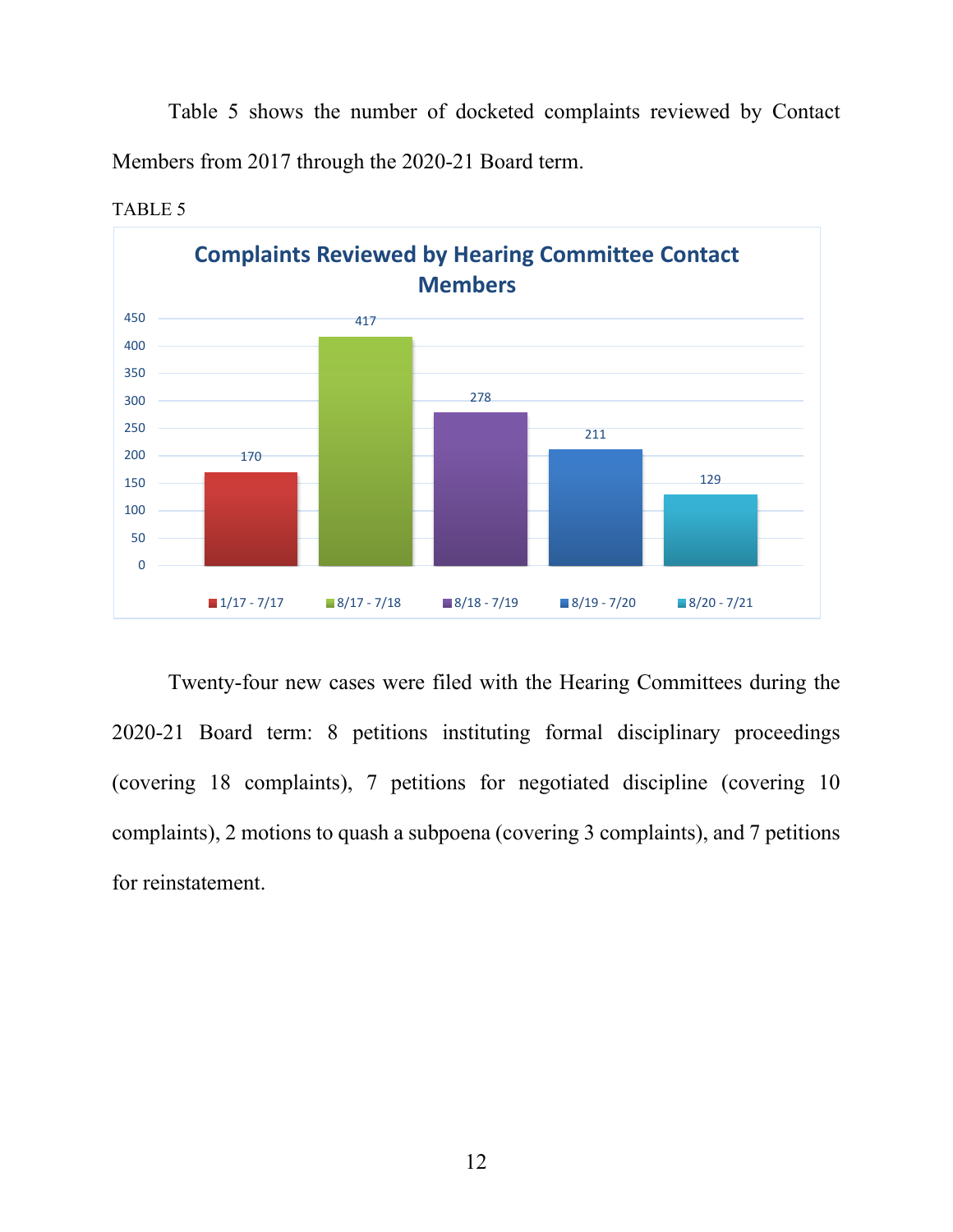Table 6 shows the total number of cases (and the related number of complaints) filed with the Hearing Committees from 2017 through the 2020-21 Board term.



TABLE 6

During the 2020-21 Board term, the Hearing Committees conducted 26 prehearing conferences, held 100 days of hearings, issued 4 reports (covering 9 complaints) in contested cases, issued 9 reports recommending approval of petitions for negotiated discipline (covering 12 complaints), and rejected 1 petition for negotiated discipline (covering two complaints).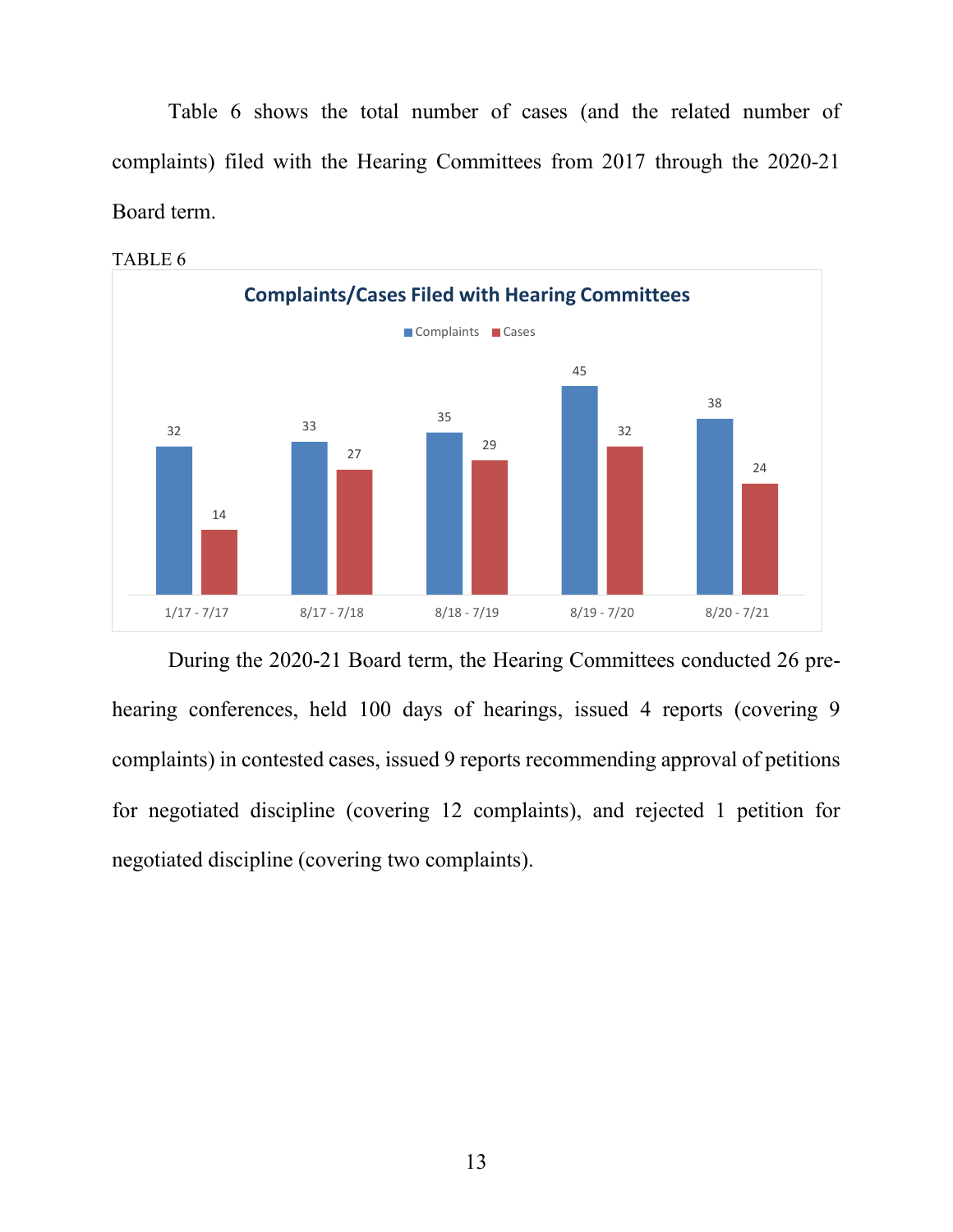Table 7 shows the total number of cases (and the related number of complaints) resolved by the Hearing Committees from 2017 through the 2020-21 Board term.



TABLE 7

Hearing Committees also decide evidentiary and procedural motions. During the 2020-21 Board term, Hearing Committees issued 213 orders.

Table 8 shows the number of orders issued from 2017 through the 2020-21 Board term.

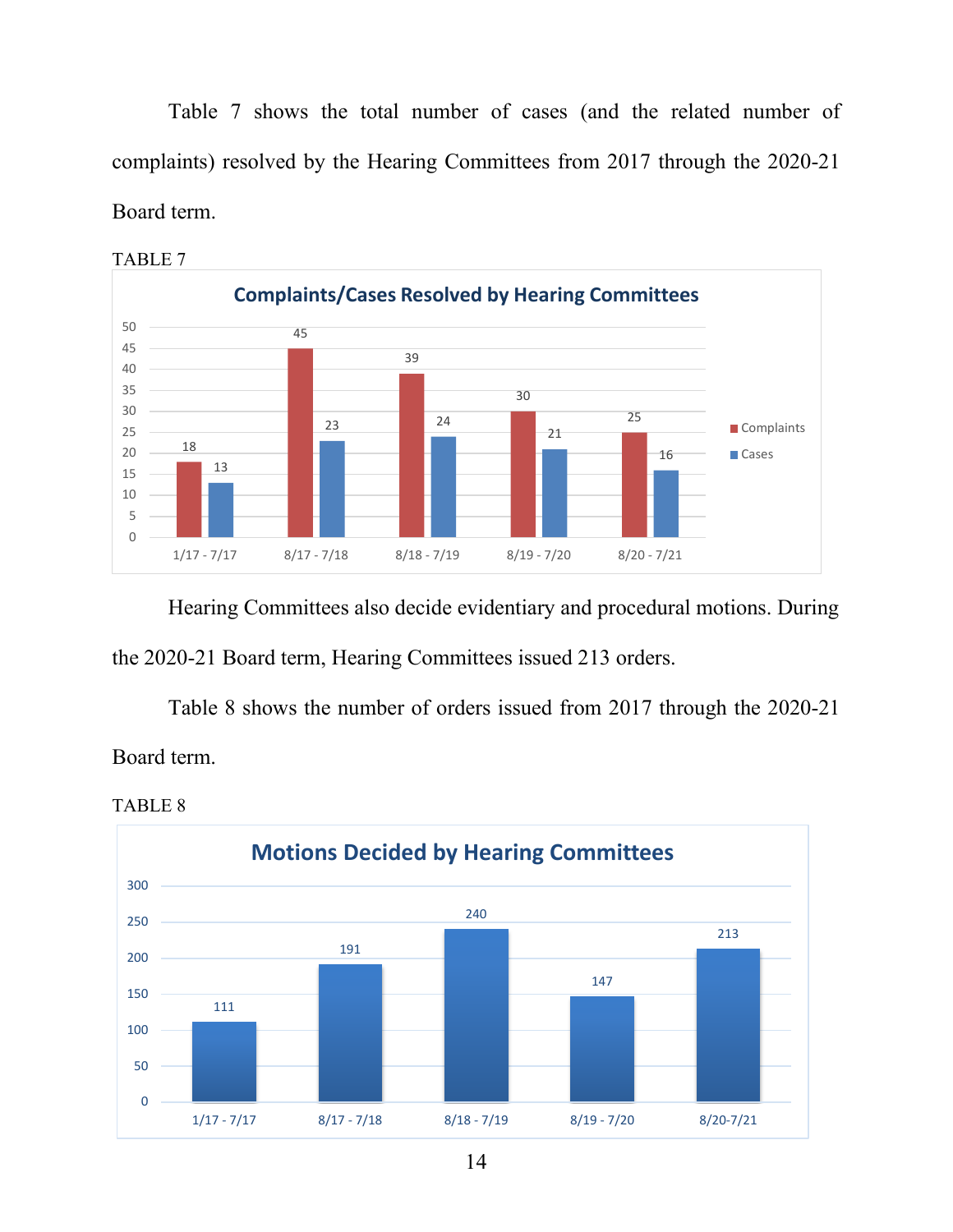### **Negotiated Discipline**

Tables 9 and 10 show the number of petitions for negotiated discipline (and related number of complaints) filed and resolved by the Hearing Committees from through the 2020-21 Board term.



TABLE 9





<span id="page-15-0"></span><sup>3</sup> Does not include petitions that were withdrawn.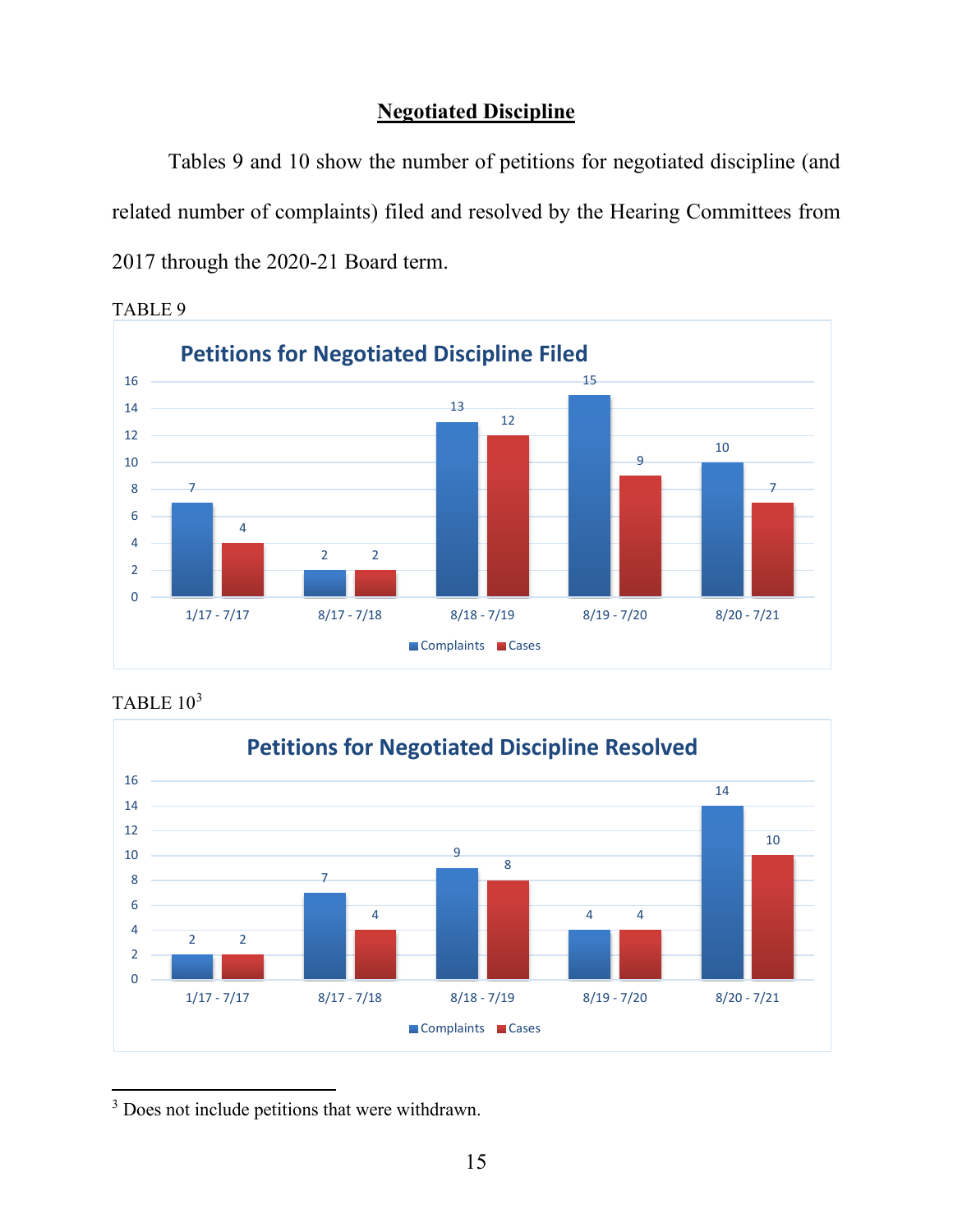At the end of the 2020-21 Board term, 40 cases (involving 62 complaints) were pending before Hearing Committees. [4](#page-16-0) Of the cases pending before Hearing Committees, 23 cases (involving 38 complaints) were contested, 8 cases (involving 8 complaints) were reinstatements, 7 cases (involving 12 complaints) were petitions for negotiated discipline, and 2 cases (involving 3 complaints) were motions to quash.

#### **The Office of Disciplinary Counsel**

The Office of Disciplinary Counsel investigates all complaints and allegations of ethical misconduct and recommends dispositions ranging from dismissal, diversion, and the issuance of an informal admonition to a petition for negotiated discipline or the institution of formal charges. The Office of Disciplinary Counsel has a dual function: to protect the public and the courts from unethical conduct by members of the D.C. Bar and to protect members of the D.C. Bar from unfounded complaints.

Where formal charges are filed, the Office of Disciplinary Counsel prosecutes the charges before a Hearing Committee, the Board, and ultimately the D.C. Court of Appeals.

<span id="page-16-0"></span><sup>&</sup>lt;sup>4</sup> Not included in the pending cases before the Hearing Committees are 6 cases (involving 11) complaints) held in abeyance due to disability. Of the pending cases, 3 cases (involving 5 complaints) are counted twice because a petition for negotiated discipline was filed after a contested matter had already started.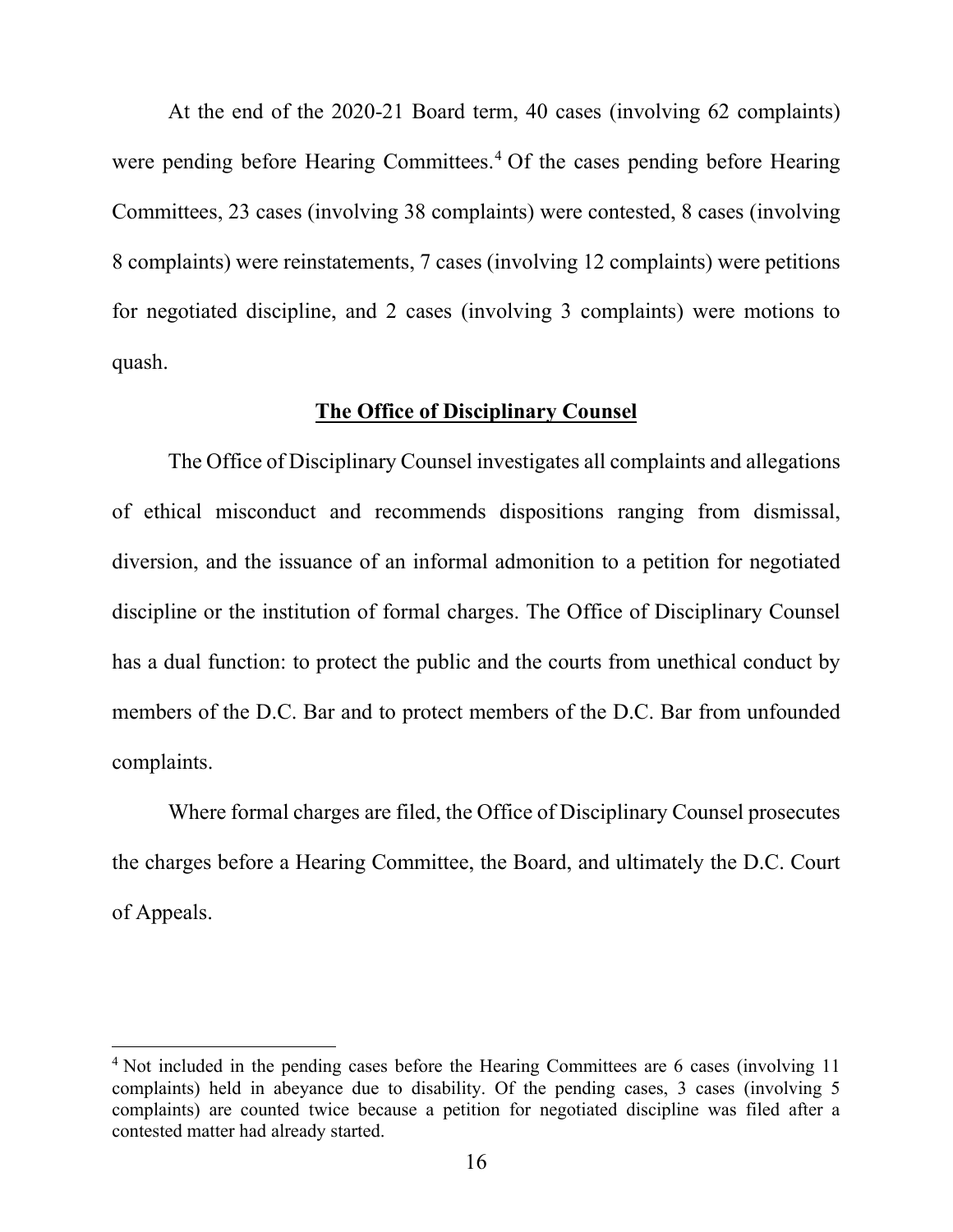During the period August 1, 2020 through July 31, 2021, 1,468 complaints were filed with the Office of Disciplinary Counsel. When a disciplinary complaint is filed, Disciplinary Counsel conducts a preliminary review or inquiry. Where the complaint does not provide a basis to open a formal investigation or where Disciplinary Counsel does not have jurisdiction, the complaint is treated statistically as an undocketed matter. Of the 1,468 complaints filed in the 2020-21 Board term, the Office of Disciplinary Counsel opened 244 docketed complaints for formal investigation. A docketed complaint is sent to the respondent attorney for a response, and the response is sent to the complainant for comment. Disciplinary Counsel also opened 1172 undocketed complaints, where it concluded there was no basis for a formal investigation. When Disciplinary Counsel does not formally investigate a complaint, a letter is sent to the complainant explaining Disciplinary Counsel's decision.

Disciplinary Counsel also received 52 complaints from criminal defendants, or "CJA Complaints." Disciplinary Counsel conducts a preliminary inquiry into CJA Complaints, and any complaints that are not docketed for investigation are handled in the same way as undocketed matters.

Table 11 shows the breakdown of complaints received by Disciplinary Counsel in the 2020-21 Board term.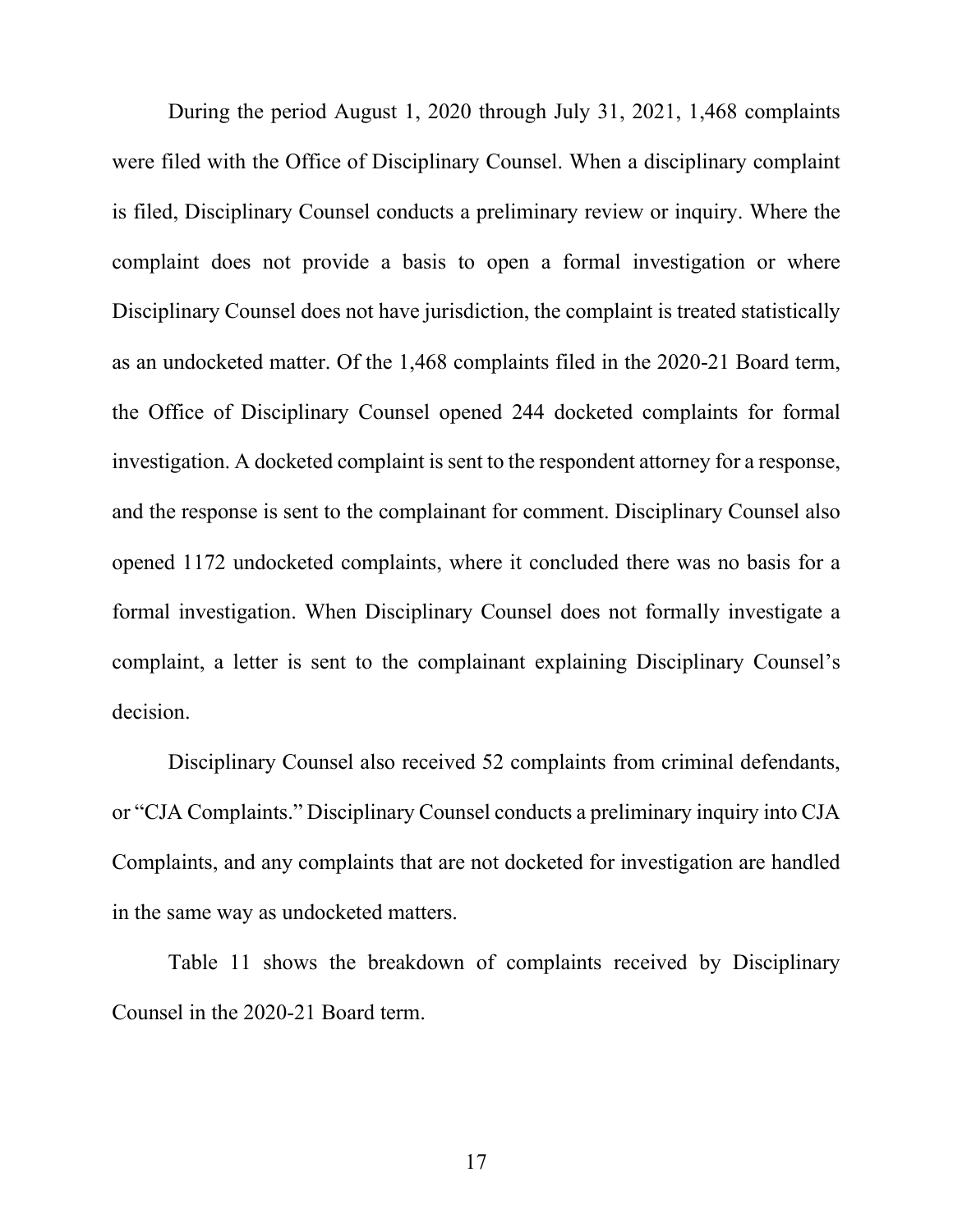#### TABLE 11



Docketed complaints consist of original investigations, reciprocal discipline cases, cases involving criminal convictions, and petitions for reinstatement filed by lawyers who were disbarred or suspended with the requirement to demonstrate fitness to practice prior to reinstatement.

Table 12 shows the breakdown of docketed complaints during the 2020-21 Board term.